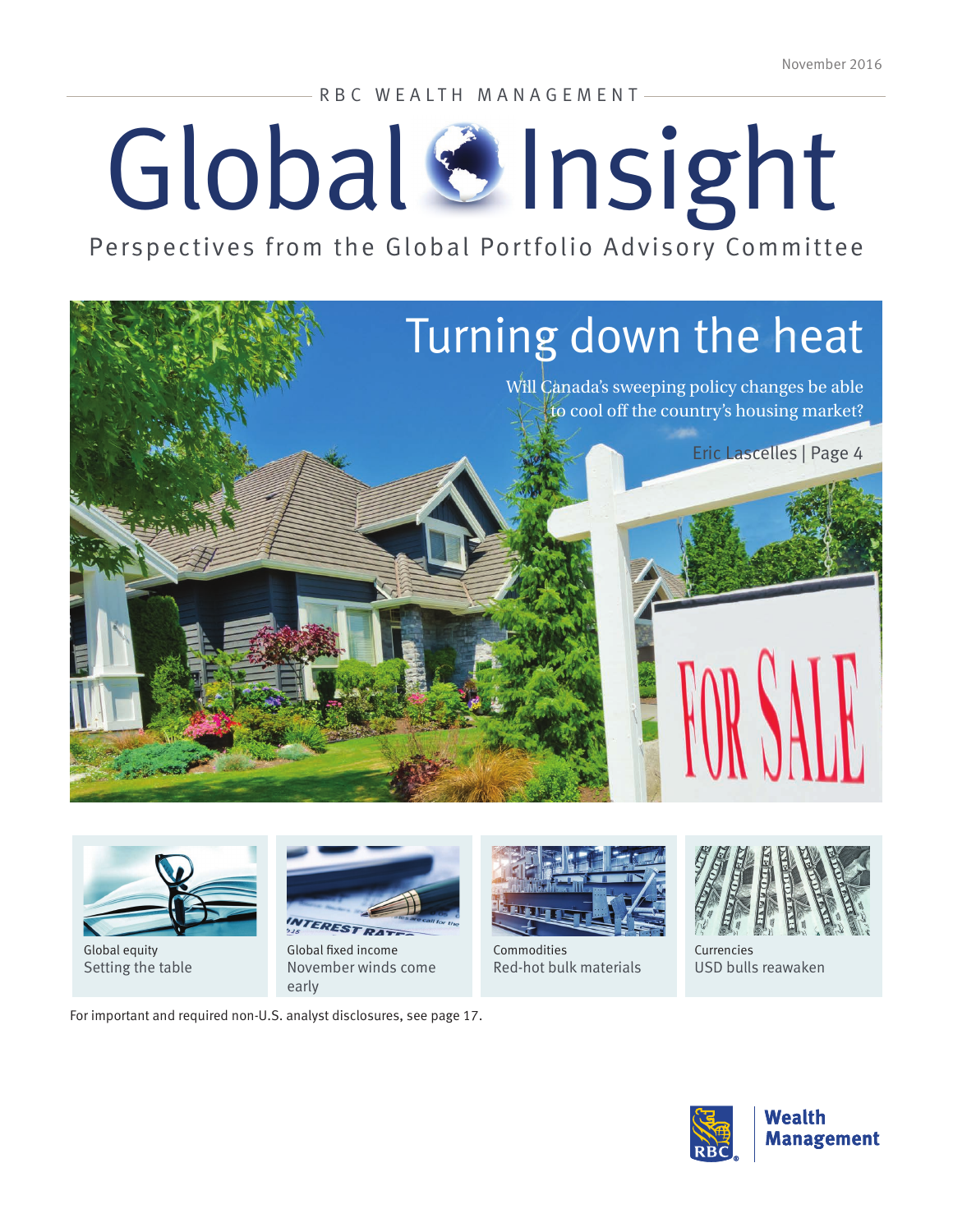# Table of contents

### [4](#page-3-0) [Turning down the heat](#page-3-0)

Rising speculation and outsized housing-related debt are behind Canada's recent efforts to throw cold water on the country's sizzling housing markets. We look at how the policies will affect housing dynamics and what they mean for Canada's economic growth.

### [7](#page-6-0) [Global equity: Setting the table](#page-6-0)

With key economic indicators on the upswing and easy credit conditions likely to remain the order of the day, the pieces appear to be settling into place to support moderate corporate earnings growth—and with it room for global equities to run further.

#### [10](#page-9-0) [Global fixed income: November winds come early](#page-9-0)

A confluence of catalysts is about to gust through fixed income markets that will likely keep investors on the edge of their seats. Despite the tempestuous market conditions investors should stay involved in the credit markets as we see selective opportunities.

#### Inside the markets

- [3](#page-2-0) [RBC's investment stance](#page-2-0)
- [7](#page-6-0) [Global equity](#page-6-0)
- [10](#page-9-0) [Global fixed income](#page-9-0)
- [12](#page-11-0) [Commodities](#page-11-0)
- [13](#page-12-0) [Currencies](#page-12-0)
- [14](#page-13-0) [Key forecasts](#page-13-0)
- [15](#page-14-0) [Market scorecard](#page-14-0)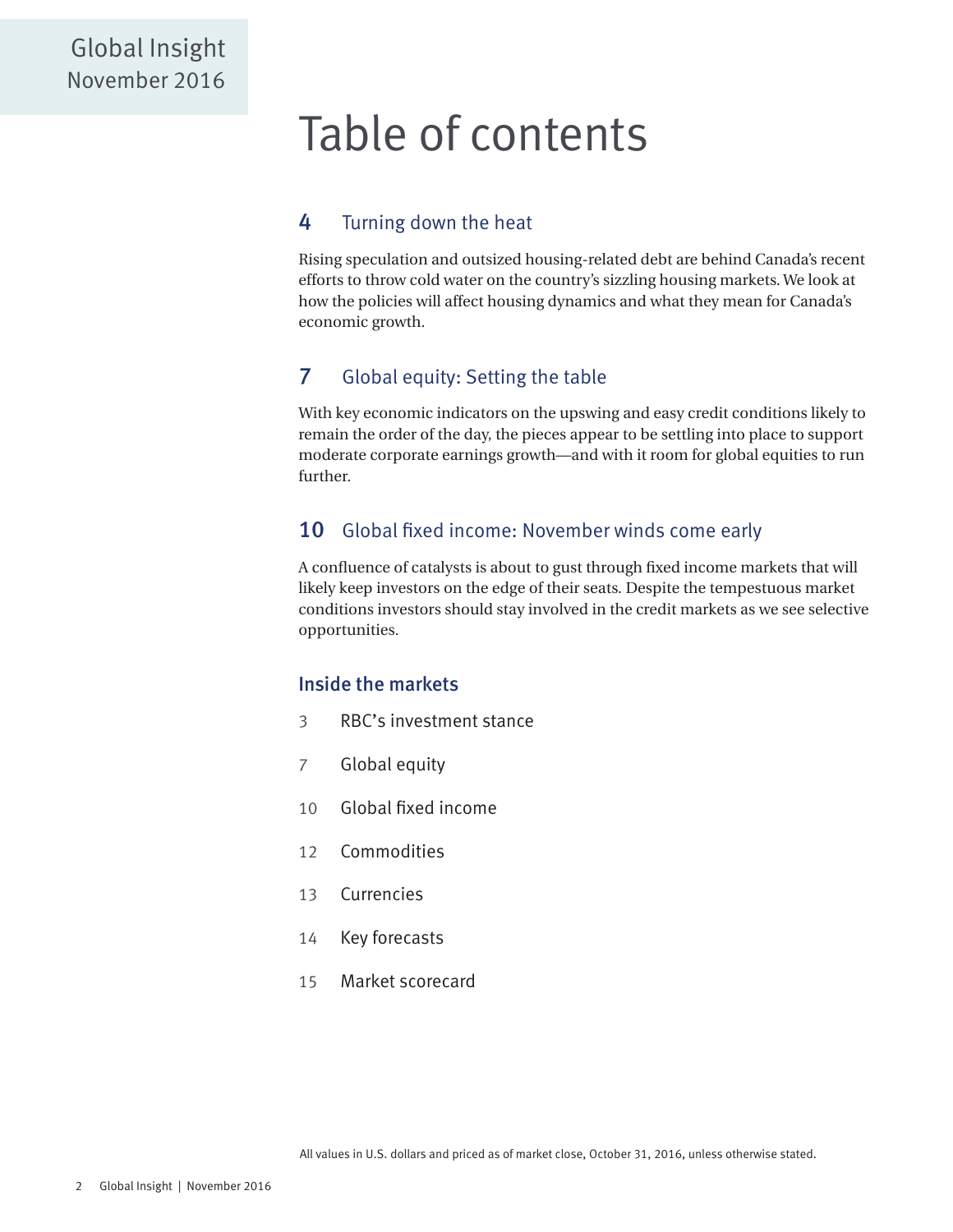# RBC's investment stance

#### <span id="page-2-0"></span>Global asset views





Source - RBC Wealth Management

#### **Equities**

- We remain constructive on global equities and would hold positions at the recommended strategic (benchmark) level in portfolios. Developed economies are firming, led by the U.S. and Germany. Fresh fiscal stimulus initiatives, combined with ongoing accommodative monetary policies, should support global equities in 2017. China's economic stability and its more prudent regulatory regime are also positives.
- We would continue to tilt portfolio holdings toward North America. U.S. corporate earnings should accelerate in Q4 and grow in the mid to high-single digits in 2017. Canada's TSX should benefit from moderately higher oil prices. Valuations remain attractive in Asia. For the U.K. and Continental Europe, Brexit risks could resurface after Article 50 is triggered and banking sector headwinds linger.

#### Fixed Income

- With inflation drifting moderately higher and major central banks increasingly willing to let their economies "run hot," the bias is toward moderately higher government bond yields over the near term, in our opinion.
- However, any increase in yields should be contained as policy seems set to remain accommodative in 2017. The European Central Bank and Bank of Japan are in no hurry to increase short-term rates. While the Federal Reserve could raise rates 25 basis points next month, it will likely be in the context of a slow and shallow rate hike cycle overall.
- We recommend reducing duration slightly in portfolios as long-term yields could rise moderately and yield curves could steepen. Corporate credit remains our favorite sector, but opportunities are limited following significant spread tightening. Select 5- to 7-year investment-grade corporates are attractive.

#### Views explanation

 $(+/-/-)$  represents the Global Portfolio Advisory Committee's (GPAC) view over a 12-month investment time horizon.

+ Overweight implies the potential for better-than-average performance for the asset class or for the region relative to other asset classes or regions.

= In-line implies the potential for average performance for the asset class or for the region relative to other asset classes or regions.

– Underweight implies the potential for below-average performance for the asset class or for the region relative to other asset classes or regions.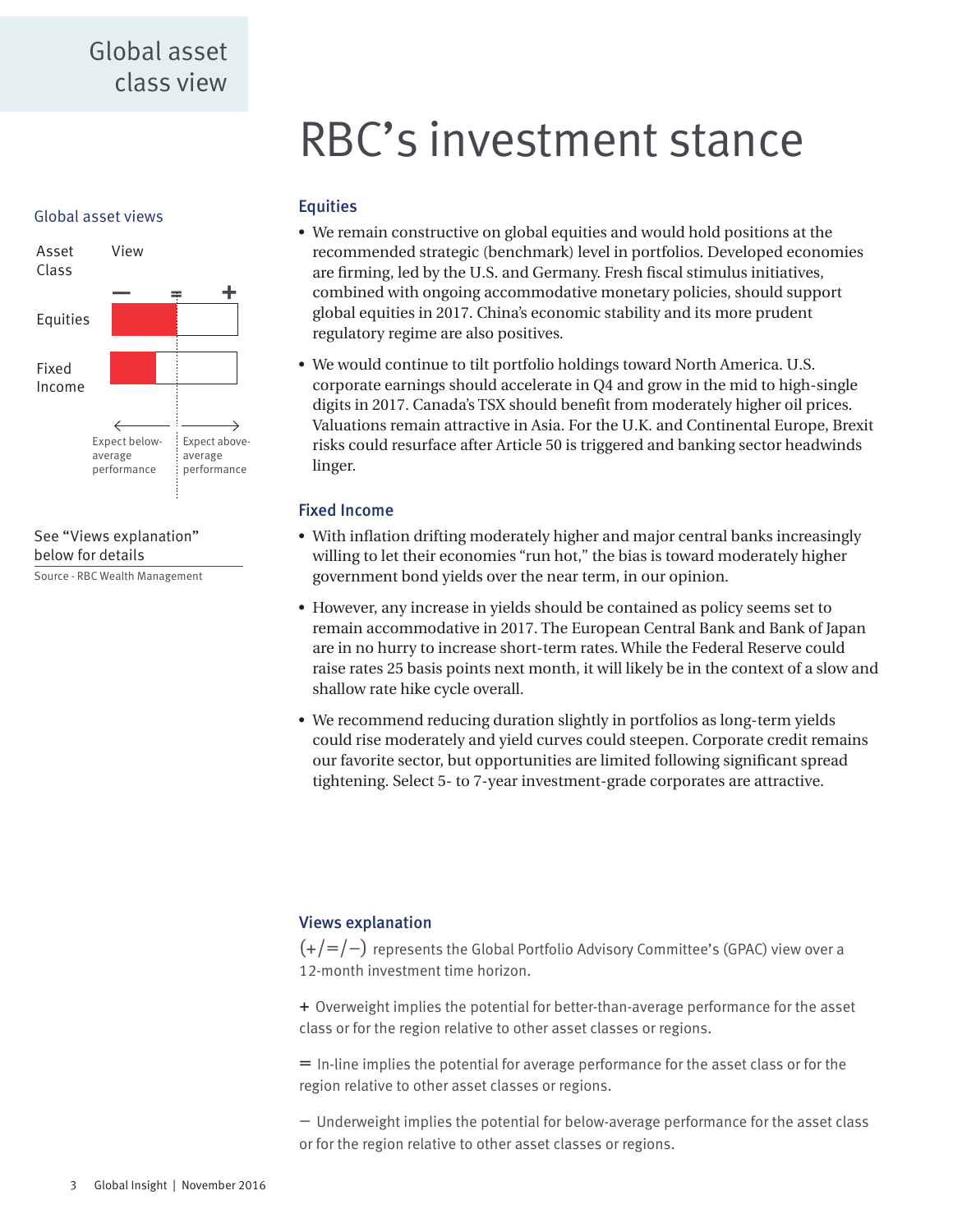### <span id="page-3-0"></span>Focus article

# Turning down the heat



Eric Lascelles Toronto, Canada eric.lascelles@rbc.com

With frothy home prices in two of Canada's biggest cities threatening to spread into other markets, Ottawa recently introduced measures designed to encourage more prudent lending and borrowing as part of an effort to head off bigger problems down the road. We ask RBC Global Asset Management's chief economist for his take on the state of Canada's housing market and what effect the measures will have on Canada's economic prospects.

**Q. I feel we can observe some signs of the housing market in Canada wobbling. What is your current view?**

**A.** The Canadian housing market is indeed wobbling and looks to be at its most vulnerable since the financial crisis. There may actually be two different forces at work that are contributing to those challenges. The first is that when you see any financial asset rising in a parabolic manner, this usually cannot last for long and eventually needs to resolve itself. Arguably, that is what we are seeing in Vancouver and Victoria, the very hottest of Canadian housing markets. Even prior to the 15% foreign tax that came into effect on August 1 in Vancouver, we had observed a notable decline in resale activity starting in the spring. The second force is more obvious—tighter regulations—which have been applied at both the local and national level.

**Q. What do you feel the role of local regulations, particularly those in British Columbia, means for these markets, as well as others that may be considering whether to follow suit?** 

**A.** The targeted rule changes are quite good in the sense that Canada has a highly varied housing market and so benefits from a tailor-made approach to each market. Some markets have been extraordinarily hot, such as Toronto, Vancouver, and Victoria, whereas others have been ice cold, like Calgary and Edmonton. This targeting helps to address the very hottest of markets.

Foreign buyers have been the first target in the Vancouver area, with a 15% tax coming on August 1, and this has been broadly positive. The affected group is disproportionately composed of speculators, and has arguably enjoyed an outsized influence over prices. Some analysis has suggested that if half of the foreign buyers go away, this could actually take up to 15% off home prices. While painful in the short run, this is arguably a desirable outcome given the poor present state of affordability. Overall, I think attempts at the local level to cool overheated markets are positive, but we have to acknowledge the execution will be imperfect.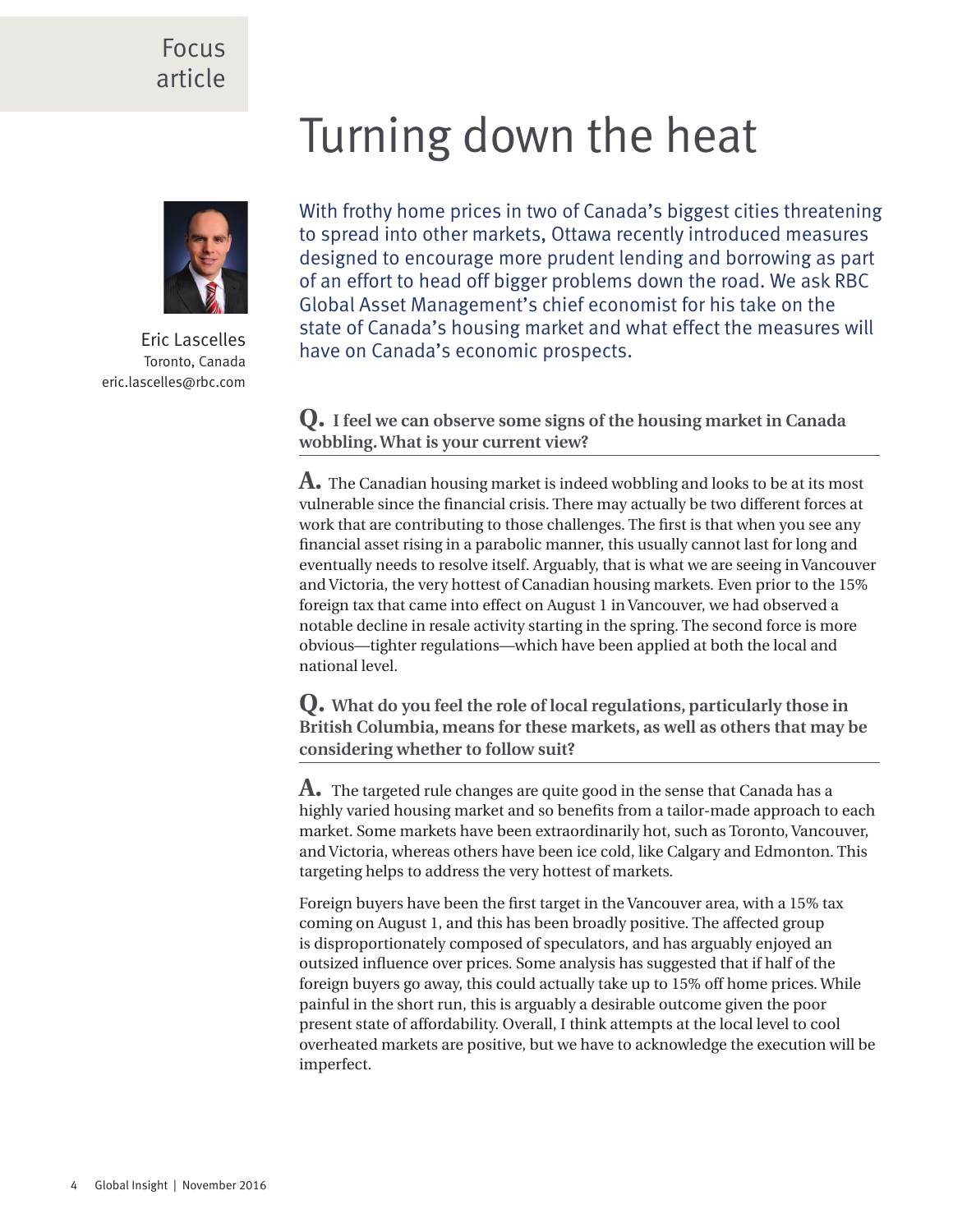Housing shouldn't be viewed as just an asset but also as something that is consumed over time.

#### **Q. What about the effect of policy changes at the national level?**

**A.** Let's start with this basic premise: is it good if home prices rise less quickly?

At the household level and from a long-term perspective, it probably is a good thing for home prices to rise less quickly since the alternative is for affordability to continue deteriorating and for future generations to be priced out of the market. Housing shouldn't be viewed as just an asset but also as something that is consumed over time, meaning higher prices are undesirable just like anything else that people buy.

From my vantage point, I think it's fair to argue that some of the real estate gains in recent years have been excessive. Home price appreciation has significantly outpaced what can be explained by interest rates alone. The federal government and regulators find this problematic for a number of reasons. The federal government doesn't like that a disproportionate share of housing risk lands on the government rather than the banks. There has also been a surge in mortgage lending by small banks and non-bank financial institutions. This is problematic as these lenders generally operate in the riskiest part of the mortgage market but they are simultaneously the least capable of handling distress should it arrive.

To this end, Canada Mortgage and Housing Corporation (CMHC) has proposed and implemented a host of changes. For example, fixed-rate mortgage applications requiring insurance will now go through a rigorous stress test that will reduce the maximum credit available to borrowers. CMHC is also floating the idea of more explicit risk sharing with lenders. Similarly, the Office of the Superintendent of Financial Institutions is leaning on lenders more, and musing about higher capital requirements when the housing market is deemed "hot" and on mortgages that are particularly levered.

This adds up to a lot of change at the national level. Of all the attempts we have seen over the last decade to cool the housing market, this effort is the most aggressive and stands the best chance of materially cooling home prices going forward.

#### **Q. What is your outlook for housing in 2017?**

**A.** Housing matters in two ways—price and activity. The imbalances in Canada are mainly with regard to home prices. Construction broadly matches demographic needs but prices and thus affordability are offside in certain markets. It's conceivable but unlikely that the housing market shrugs off these changes as it has with past government attempts to relieve pressure, meaning that the upward price ascent could continue. More likely, this is an inflection point for the housing market and we are in for a period of sideways price activity. This is the government's ideal outcome, and its efforts represent an attempt to engineer such a soft landing. I would argue it is tentatively on the way to achieving this in Vancouver. But the forecast depends on the region. In Alberta and Newfoundland, we could see another year of modest home price declines even if oil prices manage to continue clawing their way higher.

Toronto is the hardest to call. Affordability is less of an issue than for Vancouver but hardly inconsequential. The city has so far been resilient to tighter rules. Prices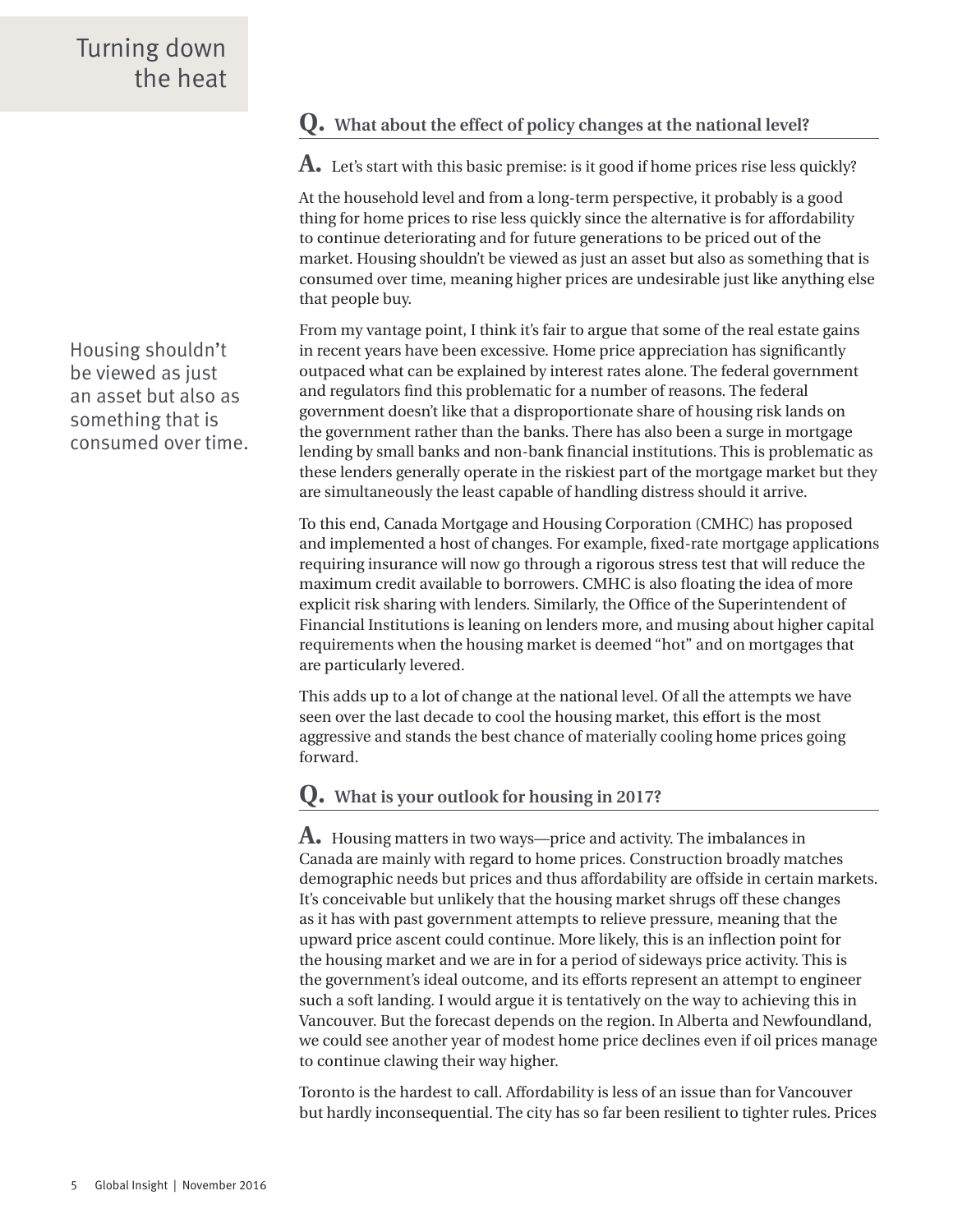## Turning down the heat

This is one more drag that keeps Canada in no better than slow growth mode over the coming few years.

in this market may still rise but gains should be in the 2%–7% range (down from 10%+). Elsewhere in the country, I would expect prices to rise in the 0%–5% range, with a bias towards the lower end—down from national gains of 5%–10% per year recently.

**Q. What are the economic implications of a housing market behaving in a way you describe?** 

**A.** At a minimum, the Canadian economy is losing a meaningful tailwind. To highlight the outsized importance of the housing market in Canada, it currently represents around 15% of GDP, which compares to the 10%–11% that would be more appropriate.

There are two effects of a cooling housing market. First, a lower rate of construction will impact employment through the supply change. But, as we noted, the market is fairly balanced when we consider the supply coming to market and the country's demographics. The second effect, which will be more acute, is the impact of a reduced wealth effect. Consumer spending has been supported by a positive wealth effect as home prices rose. The combination of a diminished wealth effect and reduced construction could mean 2% less growth over the next few years, which would result in subpar growth but would not necessarily be outright recessionary. This is just one more drag that keeps Canada in no better than slow growth mode over the coming few years.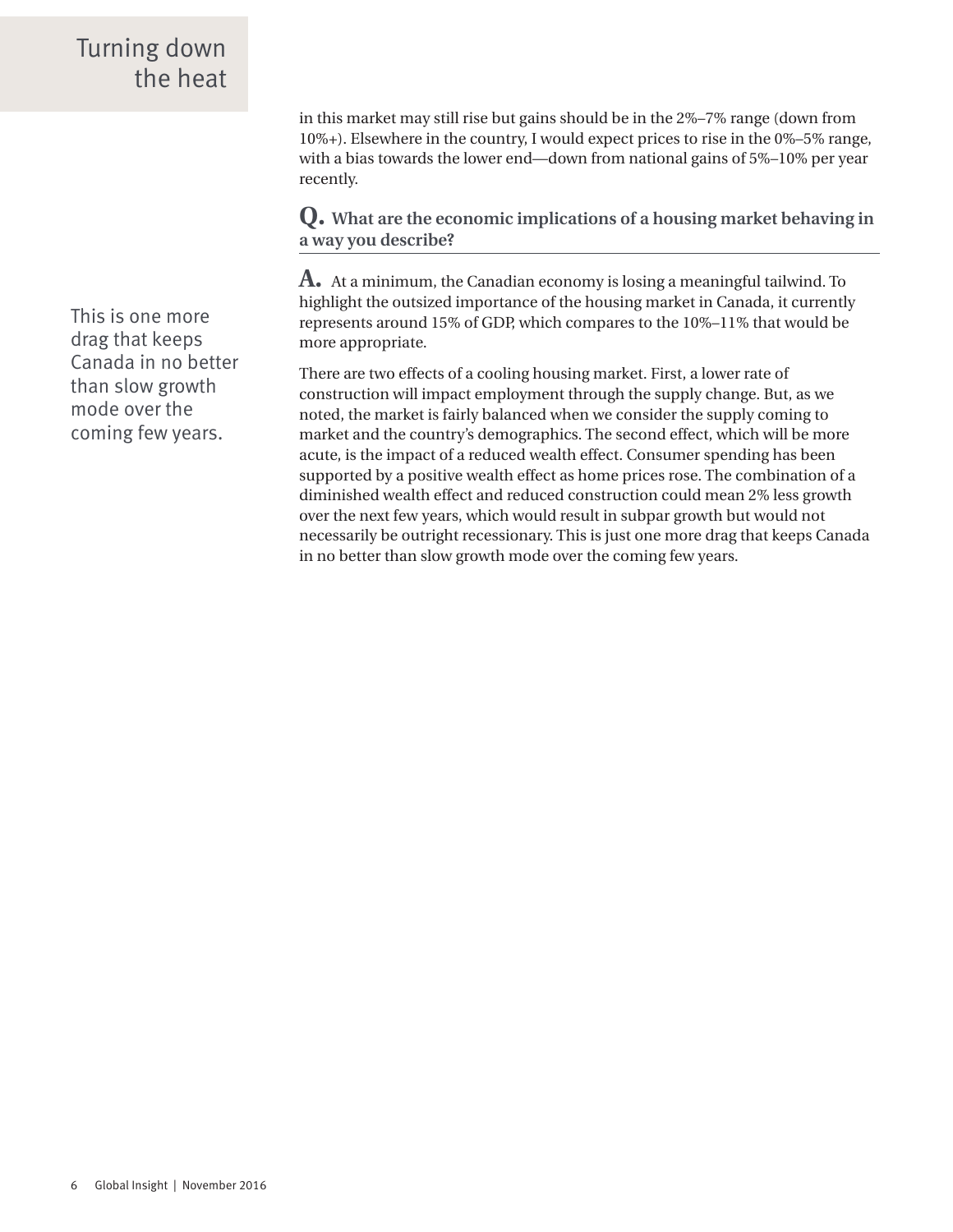# <span id="page-6-0"></span>Setting the table

Business activity indexes (PMIs) have begun to trend convincingly higher over the past couple of quarters. Rising new order levels accompanied by receding inventories suggest there is more of this to come. This should support the case for a moderate pickup in earnings growth over and above that which may be delivered by any sustained stabilisation of the Energy sector.

The forgoing has allowed most global equity markets to move above their January/February lows. For some, like the S&P 500 and Canada's TSX, the gains have been solidly in double digits. For some others, weaker local currencies have eaten heavily into the equity returns for a global investor.

This has all played out against a predictable backdrop of troubling investor concerns: Brexit, European politics, U.S. politics, fragile European banks, still weak oil prices, and mixed monetary policy signals. We don't expect that list to get any shorter.

That said, as long as credit conditions remain accommodative—and we think they will, a Fed rate hike or two notwithstanding—we expect the combination of moderate earnings

#### Equity views

| <b>Region</b>             | Prior     | <b>Current</b> |
|---------------------------|-----------|----------------|
| Global                    |           | $=$            |
| <b>United States</b>      | $=$       | $=$            |
| Canada                    | $\ddot{}$ | $\div$         |
| <b>Continental Europe</b> |           |                |
| United Kingdom            |           |                |
| Asia (ex-Japan)           | =         |                |
| Japan                     |           |                |

Source - RBC Wealth Management

growth and valuations that are not stretched should allow equities in most major markets to deliver worthwhile, all-in returns including dividends.

We recommend a neutral exposure to U.S. equities relative to a global benchmark and a modest Overweight in Canada where a better energy environment is positive not only for that sector, but also for investor perceptions around the heavyweight banking sector. We are Underweight Europe and the U.K. where we believe the difficult political calendar for the coming 12 months calls for a selective approach. For Asia our stance is neutral.

> PMIs have turned convincingly higher.



# Global Purchasing Managers Indexes

Jim Allworth Vancouver, Canada jim.allworth@rbc.com

Note: PMI refers to Purchasing Managers Index for manufacturing sector, a measure for economic activity. Source - Haver Analytics, RBC Global Asset Management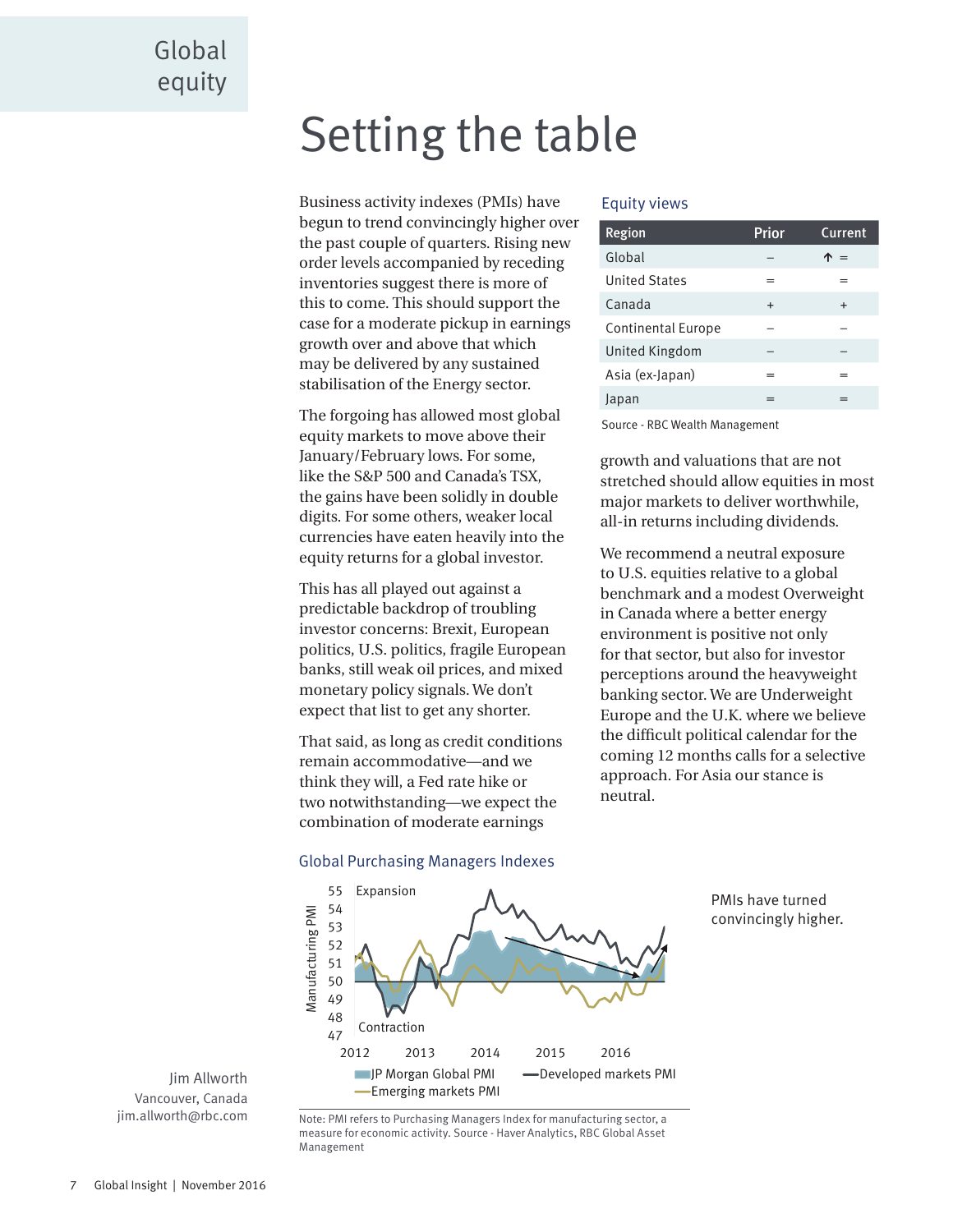#### Regional highlights

United States

- With solid Q3 results putting the "earnings recession" in the rear view mirror, we believe profit growth will return to a more-normal mid to high single-digit pace. RBC Capital Markets forecasts the S&P 500 will earn \$124 per share in 2017, a 5.7% y/y increase. We believe earnings could exceed that level if the Fed raises rates by at least 50 basis points next year, which would boost bank earnings, and if oil prices drift higher, which would push the Energy sector comfortably into the black.
- We advise staying the course with an In-line (benchmark) allocation to U.S. equities heading into the November 8 election, as discussed in our special report, *[Vote of Confidence](https://www.rbcinsight.com/WM/Share/ResearchViewer/?SSS_A10C85E23BBAB664FB330B1416FCAEE5)*. This translates into holding a full allocation to the market at the recommended strategic weight. Market performance relies on many other factors than who might occupy the White House.
- We continue to favor the Technology sector due to its growth prospects and reasonable valuation. Banks stocks are also attractive given the potential for improving net interest margins. We are warming up to biotech and pharmaceutical stocks, and would view them more favorably should Republicans maintain control of the House, as this would diminish drug pricing risks.

#### Canada

- We maintain our Overweight stance for Canadian equities. The S&P/TSX Composite has outpaced its global equity peers in 2016, and we believe conditions are in place for positive performance to persist.
- The banks remain reasonably valued relative to historical levels and to U.S. peers. Should energy prices continue to trend higher, analyst earnings estimates could be revised higher in anticipation of oil- & gas-related credit losses proving to be overly conservative.
- In response to rising prices and affordability concerns, the federal government introduced policy changes designed to establish more uniform mortgage insurance standards and improve tax fairness. Uniform stress tests for insured mortgages are likely to have the biggest impact in the mortgage market. RBC Capital Markets estimates residential mortgage originations will decline by 12.5% over the next year.
- We expect the earnings impact for Canada's largest banks will be gradual and modest. The banks boast diversified businesses and the ability to fund uninsured mortgages on balance sheet, which will help them navigate the new environment. RBC Capital Markets reduced its 2018 EPS estimates for the banks by just 2% on average in response to the new rules.

Kelly Bogdanov San Francisco, United States kelly.bogdanov@rbc.com

Patrick McAllister Toronto, Canada patrick.mcallister@rbc.com

Frédérique Carrier London, United Kingdom frederique.carrier@rbc.com

> Jay Roberts Hong Kong, China jay.roberts@rbc.com





RBC Capital Markets expects the new mortgage insurance rules will hasten the slowdown in the Canadian residential mortgage market.

Source - Company reports, RBC Capital Markets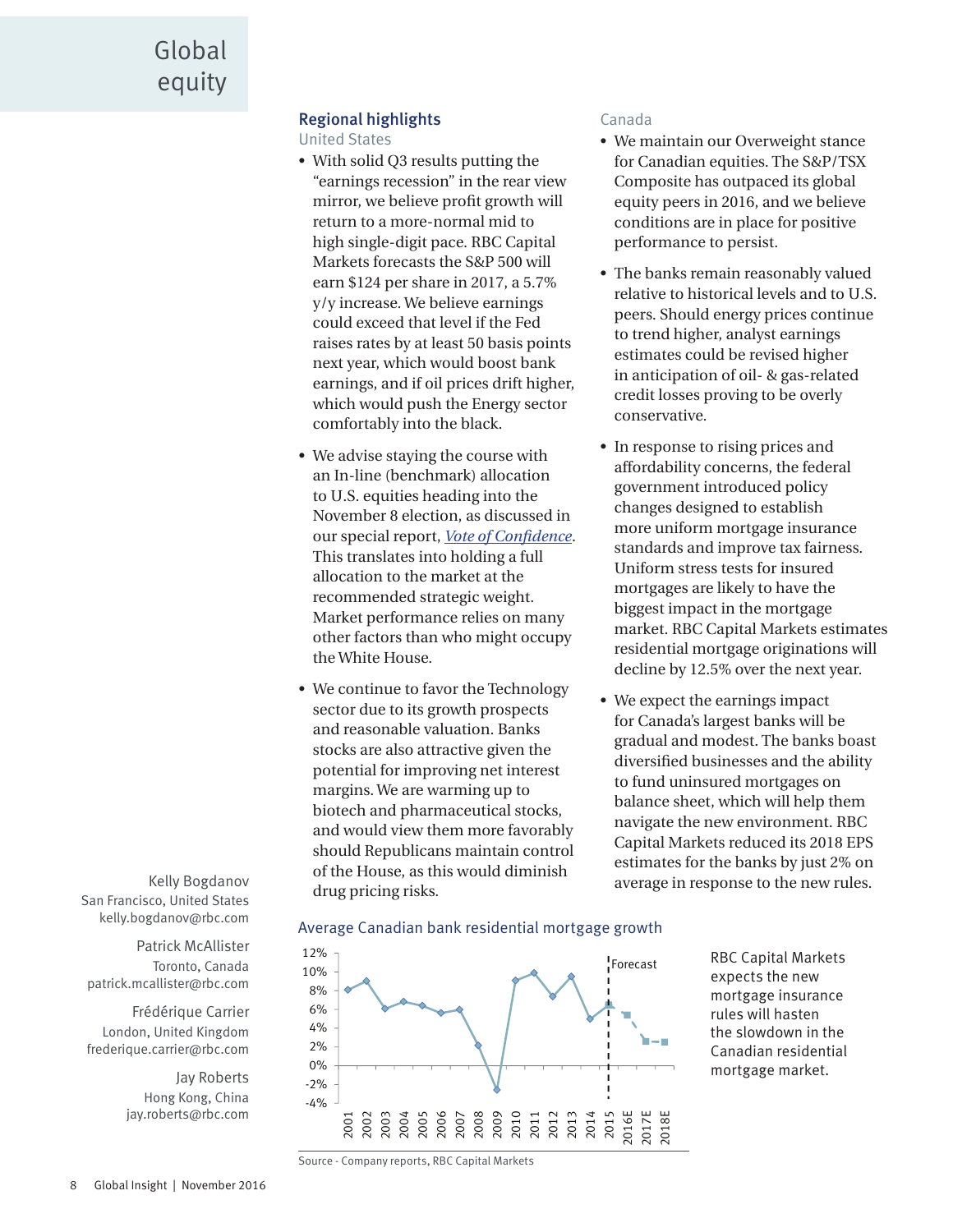# Global equity

• RBC Capital Markets moderated its outlook for crude oil prices and now forecasts average North American benchmark prices of \$56 and \$63 per barrel in 2017 and 2018, respectively. We believe a slow grind higher in energy prices could ultimately prove more durable than a near-term spike, providing support to equity values in the Energy sector.

#### Continental Europe & U.K.

- Signs of a slowdown are appearing in the U.K. The Chancellor of the Exchequer Philip Hammond may announce some fiscal stimulus at the November 23 autumn statement, but any initiative could be restricted by the high fiscal deficit (4% of GDP) and inflation expectations which are creeping up with the weak pound.
- This environment directs us toward defensive sectors with an international revenue base, namely Consumer Staples and pharmaceuticals. Commodities and Energy will also likely benefit from a weak GBP and should also enjoy earnings upgrades. Conversely, we are more cautious on domestic sectors, even defensive ones such as Utilities where the risk of government interference is increasing, given Prime Minister Theresa May's recent comments regarding consumers being locked into high-priced contracts.
- With markets increasingly discounting the possibility of a "hard" exit, any emergence of a scenario which includes the retention of single markets access, or a "soft" exit scenario, could lead the GBP to bounce back and would lead us to revisit our investment strategy.
- In Europe, political risk over the next year is unusually high, and valuations are not particularly appealing. We prefer to stick to our focused strategy of investing in well-capitalized quality companies, with world-

class franchises, which pay and grow dividends.

#### Asia

- Japanese equities have reached a six-month high, helped in part by a weaker yen against the dollar. The strong, consistent appreciation of the yen throughout the year had formed a significant headwind for Japanese stocks. Japanese equity valuations relative to other developed markets remain attractive. However, the path of the yen remains a point of much debate.
- The mainland Chinese equity market has been stable since February, moving moderately higher. There is a wide range of valuations among sectors and between small-, mid and large-cap stocks. The Chinese yuan continues to decline against the dollar at a modest pace.
- Leading economic indicators reveal a somewhat constructive outlook in the short- to medium-term. Indeed, China's economy grew by 6.7% y/y in Q3, as forecast, suggesting the government's target range of 6.5%–7% growth will be met. The increasingly important services sector, the largest part of the Chinese economy, expanded by 7.6% y/y over the first nine months of the year.
- Growth has also been bolstered by the overall strength in the housing market. This has been especially so in China's largest cities, at least 20 of which have implemented localized tightening measures following nearly two years of accommodative policy.
- It remains unclear what impact this localized policy tightening will have on the broader economy. China has well over 200 cities, most of which have shown only moderate movement in housing prices. Affordability is high at the national level as income growth has generally outstripped house price inflation.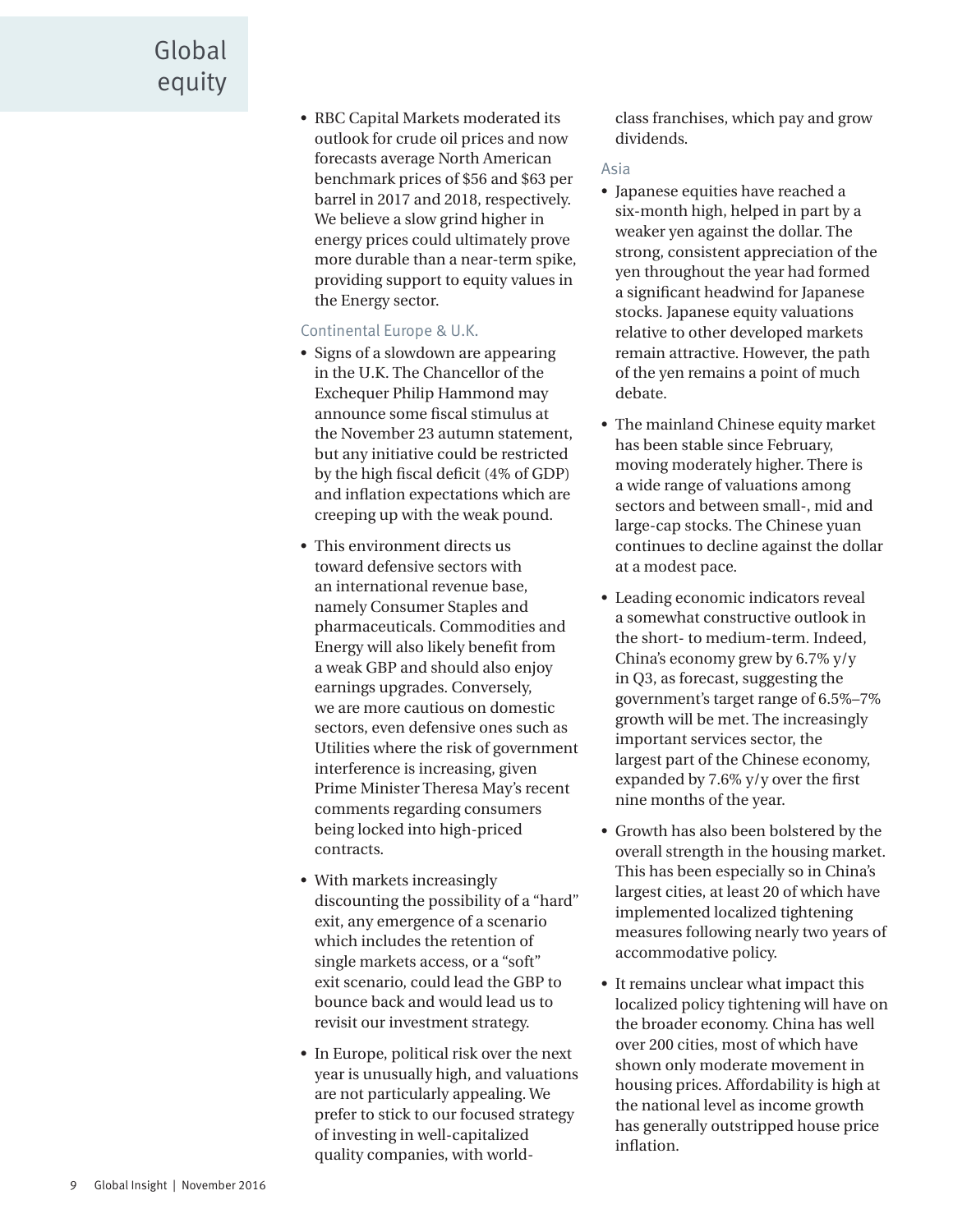### <span id="page-9-0"></span>Global fixed income



\*1-yr base lending rate for working capital, PBoC

Source - RBC Investment Strategy Committee, RBC Capital Markets, Global Portfolio Advisory Committee, Consensus Economics

> Craig Bishop Minneapolis, United States craig.bishop@rbc.com

> > Tom Garretson New York, United States tom.garretson@rbc.com

Christopher Girdler London, United Kingdom christopher.girdler@rbc.com

# November winds come early

Interest rates are on the move, inflation is showing signs of life, the U.S. appears set to jump into the fiscal stimulus pool after the election, and the Fed is preparing to hike rates in December what a blustery start to November! Any one of these events is enough to keep investors on the edge of their seats, and while they pose challenges, we continue to see pockets of opportunity in the credit markets.

As the Fed prepares for its next rate hike, we believe investors should keep in mind that the monetary policy backdrop remains quite accommodative. Global central banks, while dithering on future policy moves, are expected to remain accommodative as global growth continues to be unimpressive. This should keep any move in yields largely contained. As for inflation, after spending five years well below the Fed's 2% target, signs of life in some indicators are fanning fears of growing price pressures. But it's important to remember Fed chair Janet Yellen's comments on running a "highpressure economy," which signals the Fed's willingness to tighten gradually even after 2% inflation is reached. Finally, governments appear set to throw off the shackles of fiscal austerity in order to boost growth, a positive development for sure, but the benefits may not be immediate.

Investors should stay involved in the credit markets, but in light of the tempestuous market conditions our recommendation is to be selective and look, for the near term, to take shelter in shorter duration assets.

#### Regional highlights

United States

• The Fed will not be raising shortterm rates at its November 2 meeting

#### Sovereign yield curves



Source - Bloomberg

but the market is now pricing in a 71% chance of a move next month thanks to improving economic data. We see a bias toward higher longerdated yields, which could get an election boost as both candidates have proposed some form of fiscal stimulus.

- Credit spreads continue to tighten and have now reached 16-month lows, which we believe is a vote of confidence for the economy. However, tight spreads and potential for volatility lead us to favor bank-issued fixed-to-float preferred shares which should outperform in this type of environment. Additionally, within the high-yield space, we see bank loans as a more defensive, short duration structure than high-yield bonds.
- October muni issuance of \$54B set a new record and, with just two months remaining, issuance is forecast to top 2010's record of \$435B. A surge in September and October issuance pushed yields on the benchmark 30-year muni index to 2.54%, a level not seen since April. Looking ahead, we see upward pressure on yields as prices feel the weight of a 30-day supply calendar in excess of \$21B in the face of reduced support from mutual fund purchases and possibly foreign investors.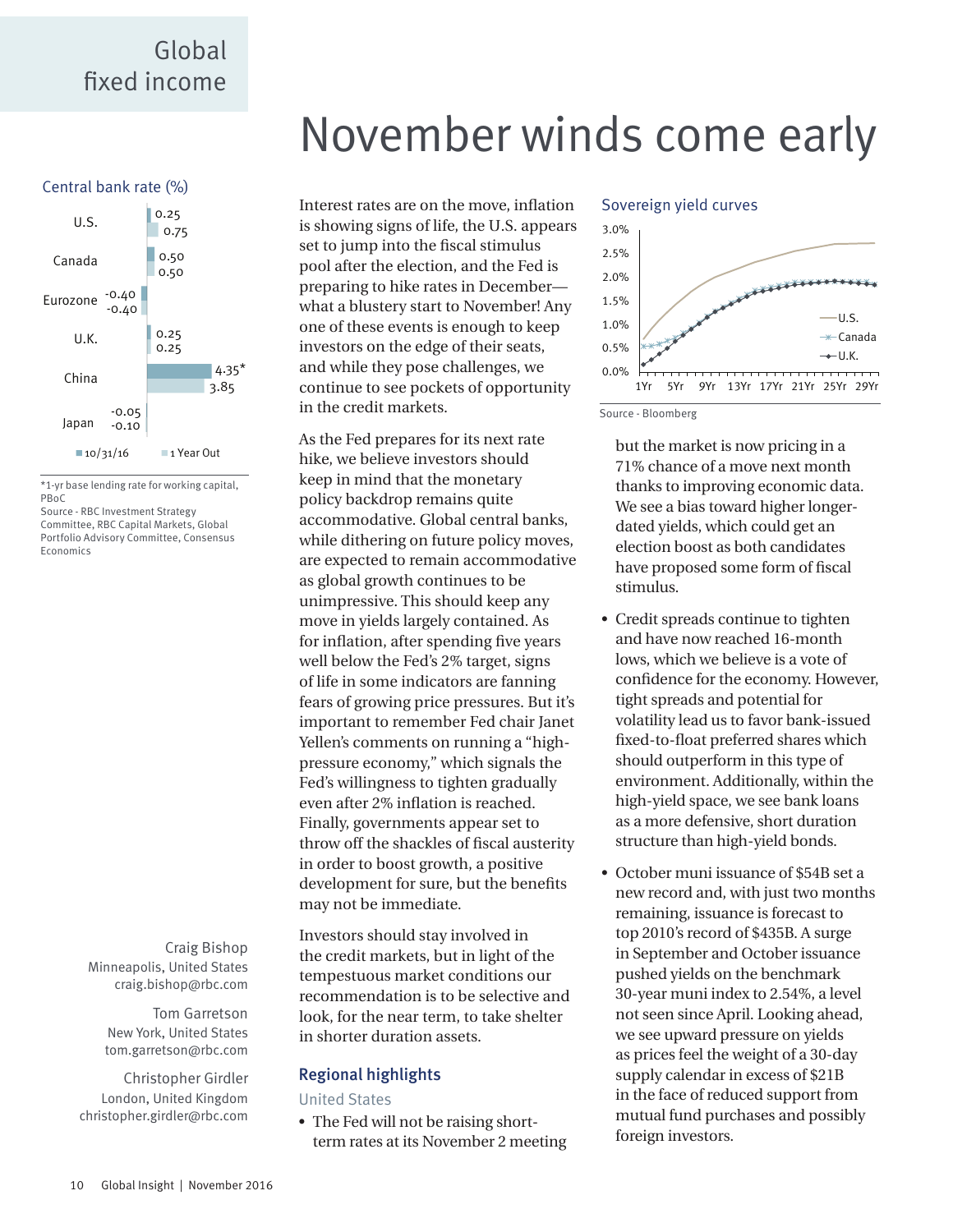### Global fixed income



\* Eurozone utilizes German Bunds Source - RBC Investment Strategy Committee, RBC Capital Markets, Global Portfolio Advisory Committee

#### Canada

- By communicating that Bank of Canada (BoC) officials had "actively discussed the possibility of adding more monetary stimulus" at its October policy meeting, BoC Governor Stephen Poloz made clear that the central bank is unlikely to hike rates anytime soon. Recent measures by the federal government to rein in the housing sector are the latest headwind to face the economy as residential investment is expected to decline. We expect the BoC to keep its benchmark rate steady at 0.5%, but see the potential for further stimulus in early 2017 should the pace of growth slow further. Given the potential for a rate cut in the coming months, we believe investors should lock in yields with high-quality 2- to 5-year bonds and Guaranteed Investment Certificates.
- The preferred share market has remained well supported, despite a decline in government bond yields, and robust investor demand for yield has led to further spread compression. We continue to see some pockets of value, but investors need to be discerning given valuations. Additionally, within the high-yield space, we see bank loans as a more defensive, short duration structure than high-yield bonds.

#### Continental Europe & U.K.

- In the U.K., we would be reluctant to take on too much duration or domestic credit risk. We still see the 5-year part of the curve as the best relative value for conservative clients. At a yield level that garners about 1% and the potential for volatility in coming months, we are underwhelmed by the longer end of the Gilt curve. Recent steepening does little to change this view.
- The European Central Bank (ECB) once again pushed important policy decisions to next month, when it will update economic forecasts. As has been our view for some time, we expect the ECB to keep monetary policy ultraloose, although the recent pickup in expected inflation will be very welcome if maintained. This would also be the catalyst to push the benchmark bund yield higher, otherwise it will likely remain at its current low levels.
- Within credit, we would focus on corporate issuers with a global balance sheet. For U.K. names, we prefer conservative sectors of the domestic market, such as Utilities, that attract the Bank of England as a natural buyer but offer a good spread to comparable gilt yields. We are cautious on U.K. retailers and banks. For the latter, the possible headwinds of an acceleration in nonperforming loans due to economic difficulties, extended regulatory fines, and squeezed net interest margins are all causes for concern.

#### Tight credit spreads a vote of confidence for economy



Credit spreads at 16-month lows and potential for increased volatility lead us to favor fixed-to-float preferred shares.

Source - RBC Wealth Management, Bloomberg; data as of 2:30 pm GMT 10/26/16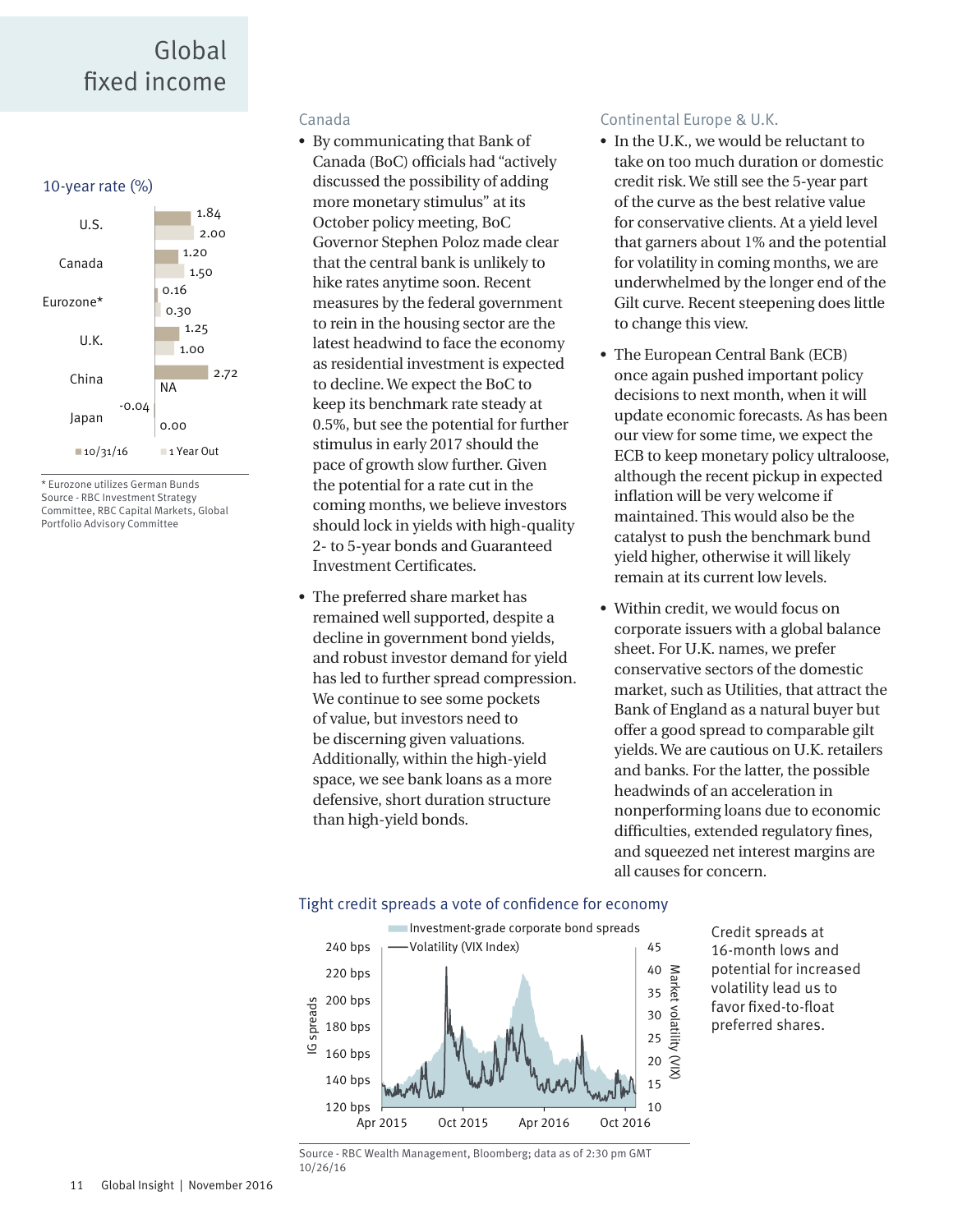### <span id="page-11-0"></span>Commodities

#### Commodity forecasts

|                         | 2016E 2017E |       |
|-------------------------|-------------|-------|
| Oil (WTI \$/bbl)        | 44.00       | 56.00 |
| Natural Gas (\$/mmBtu)  | 2.50        | 3.15  |
| Gold $(\frac{5}{oz})$   | 1,275       | 1,500 |
| Copper (\$/lb)          | 2.15        | 2.25  |
| Corn* $(\frac{5}{bu})$  | 3.38        | 3.61  |
| Wheat* $(\frac{5}{bu})$ | 4.21        | 4.71  |
|                         |             |       |

\*Corn and wheat 2016 forecasts are for Q4 2016.

Source - RBC Capital Markets forecasts (oil, natural gas, gold, and copper), Bloomberg consensus forecasts (corn and wheat)

# Red-hot bulk materials

Fiscal stimulus and the rebound of China's real estate market have led to higher steel production and a price surge for both key steelmaking inputs iron ore and metallurgical (met) coal.

Their prices had declined substantially when a multi-year period of mine expansion ran headlong into the property market correction in China starting about two years ago. The subsequent oil industry collapse delivered a second blow to global steel consumption resulting in heavily oversupplied markets for these steel inputs. Met coal, for example, saw price levels at which roughly half of mine production globally was losing money and major industry participants were filing for bankruptcy.

With steel production in China back to robust levels, iron ore prices are up some 50% and met coal prices about three-fold from the recent lows. Support for met coal has also stemmed from supply reform in China with a statutory reduction of working days for mines to 276 per year from 330. More recently, met coal prices have spiked as BHP Billiton has declared force majeure (temporary shutdown) at Australia's largest met coal mine due to adverse weather. These conditions have driven the market to settle the quarterly

contract price at \$200 per tonne, its highest since late 2012.

There are some risks prices could weaken. For iron ore, seaborne supply growth is expected in the low to mid single-digit range in the next couple of years according to our research sources. RBC Capital Markets forecasts a modestly oversupplied market next year. For met coal, a loosening of Chinese production restrictions has already begun allowing hundreds of mines to return to their previously registered 330-day capacity levels. China imports only about 10% of its total met coal requirements. This may result in downward pressure on seaborne demand as domestic mine production picks up. In the near term, weather conditions in Australia will be likely the key driver of market tightness. RBC Capital Markets forecasts an undersupplied met coal market for the next two years.

RBC Capital Markets recently raised its 2017 met coal price forecast to \$165 per tonne (from \$100), expecting price declines thereafter toward a long-term price forecast of \$120 per tonne. For iron ore, it forecasts prices at \$59 per tonne in 2017 declining modestly the year after before rising to the long-term forecast of \$65 per tonne.



Chinese steel production is up on fiscal stimulus but government reform to reduce steelmaking capacity is targeted over the medium to longer term.

Mark Allen Toronto, Canada mark.d.allen@rbc.com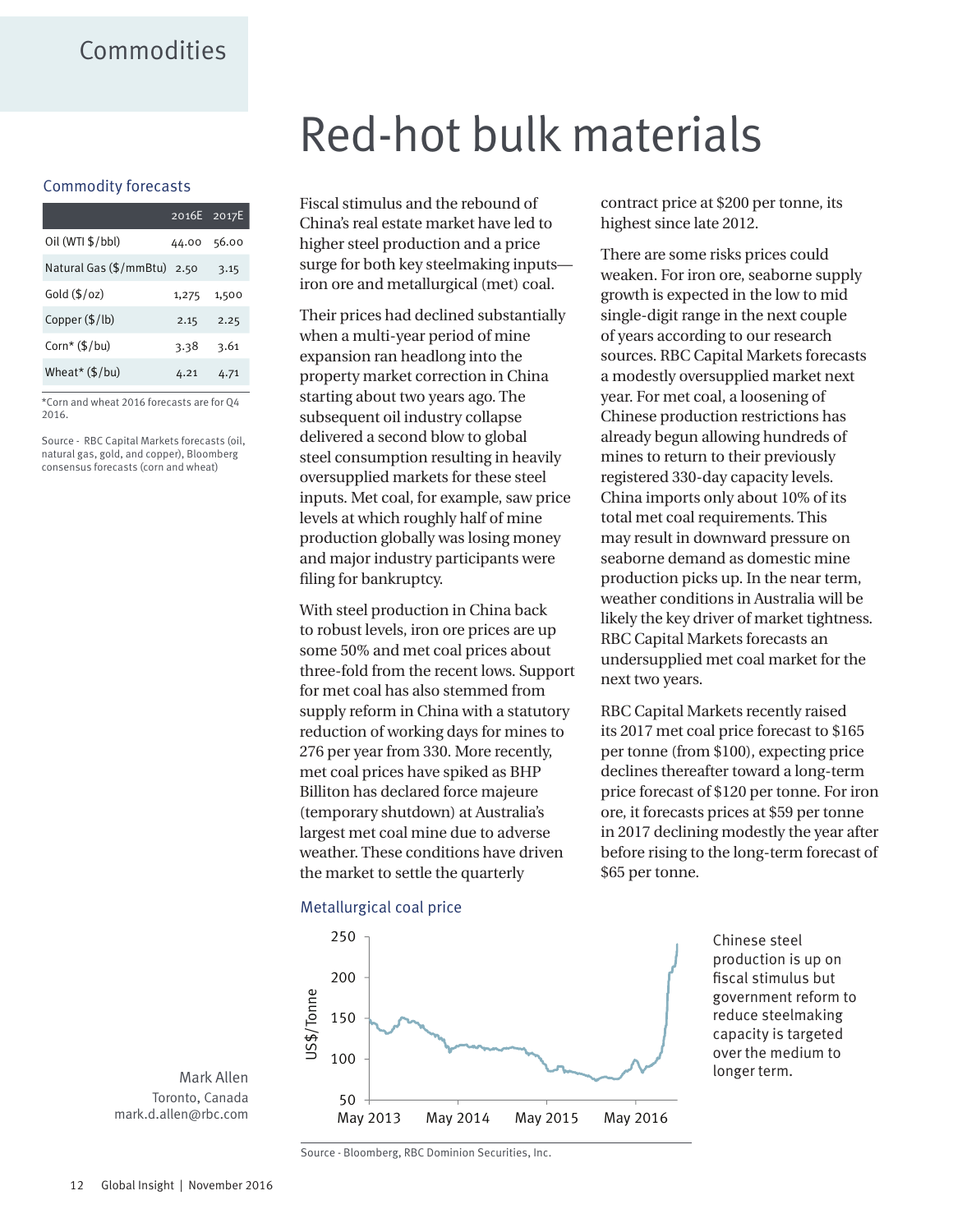### <span id="page-12-0"></span>Currencies

#### Currency forecasts

| Currency<br>pair           | Current<br>rate | Forecast<br>Sep 2017 | Change* |  |  |
|----------------------------|-----------------|----------------------|---------|--|--|
| <b>Major currencies</b>    |                 |                      |         |  |  |
| <b>USD Index</b>           | 98.45           | 99.44                | $1\%$   |  |  |
| CAD/USD                    | 0.75            | 0.75                 | о%      |  |  |
| USD/CAD                    | 1.34            | 1.34                 | $0\%$   |  |  |
| EUR/USD                    | 1.10            | 1.06                 | -4%     |  |  |
| GBP/USD                    | 1.22            | 1.16                 | $-5%$   |  |  |
| USD/CHF                    | 0.99            | 1.03                 | 4%      |  |  |
| USD/JPY                    | 104.82          | 95.00                | -9%     |  |  |
| AUD/USD                    | 0.76            | 0.74                 | $-3%$   |  |  |
| NZD/USD                    | 0.72            | 0.77                 | 7%      |  |  |
| eur/Jpy                    | 115.10          | 101.00               | $-12%$  |  |  |
| EUR/GBP                    | 0.90            | 0.91                 | $1\%$   |  |  |
| EUR/CHF                    | 1.09            | 1.09                 | о%      |  |  |
| <b>Emerging currencies</b> |                 |                      |         |  |  |
| USD/CNY                    | 6.78            | 7.40                 | 9%      |  |  |
| USD/INR                    | 66.78           | 72.00                | 8%      |  |  |
| USD/SGD                    | 1.39            | 1.58                 | 14%     |  |  |
| USD/PLN                    | 3.92            | 3.96                 | $1\%$   |  |  |

\* Defined as the implied appreciation or depreciation of the first currency in the pair quote.

Examples of how to interpret data found in the Market Scorecard.

Source - RBC Capital Markets, Bloomberg

#### U.S. dollar

Dollar strength has been a noteworthy theme over the past month, with the greenback marking solid gains across the board. Stronger U.S. data and even stronger Fed rate hike comments have helped to fuel the rally, which has further helped drive market sentiment (currently around 70%) for a December U.S. rate hike. RBC continues to expect the next rate hike in Q1 2017. There are two more critical payroll reports and a U.S. election sandwiched ahead of the Fed's December meeting.

#### Euro

The mere mention of a possible reduction in quantitative easing purchases by the ECB roiled markets in early October, and although this was later denied by key ECB members, the move still caused a mini "Taper Tantrum." Indeed, the ECB will be conducting a review of asset purchases, but this is likely to be in relation to extending the programme beyond March 2017. In the meantime, the single currency has moved lower of late, especially against the USD breaking back under 1.1000, but we view this is as more a consequence of broader dollar strength.

#### British pound

Sterling's weakness continued throughout October, even accelerating after Prime Minister Theresa May suggested the U.K. is set to pursue

a "hard Brexit" from the EU during the Conservative Party conference. This announcement has unsettled businesses and investors who have seen the U.K. as a gateway to Europe. Looking ahead, it seems likely to us U.K. economic data will deteriorate going forward with further weakness for the pound seemingly inevitable into 2017.

#### Canadian dollar

Despite CAD being supported by the potential Russia-OPEC oil output freeze, October was a bad month for the loonie due to the reduction of the BoC's growth outlook, and the fact that it was a close decision to keep monetary stimulus on hold for now. The decision to hold ultimately came down to uncertainties regarding the impact of new housing measures and looser fiscal policies in place. Given the risks on the horizon, we favour a gradual weakening of CAD against USD, a weakness that should be relatively contained given the backdrop of stimulus already in place.

#### Japanese yen

After September's Bank of Japan meeting dominated headlines, the yen has not had any real impetus for change through October. We still believe the changes to monetary policy last month will not offer enough flexibility for any further broad-based yen weakening action to be taken, and this should ultimately allow the currency to hold firm for now.



EUR/USD broken out of recent range to post-Brexit low

Euro proving vulnerable to a broad based USD rally.

Paul Bowman London, United Kingdom paul.bowman@rbc.com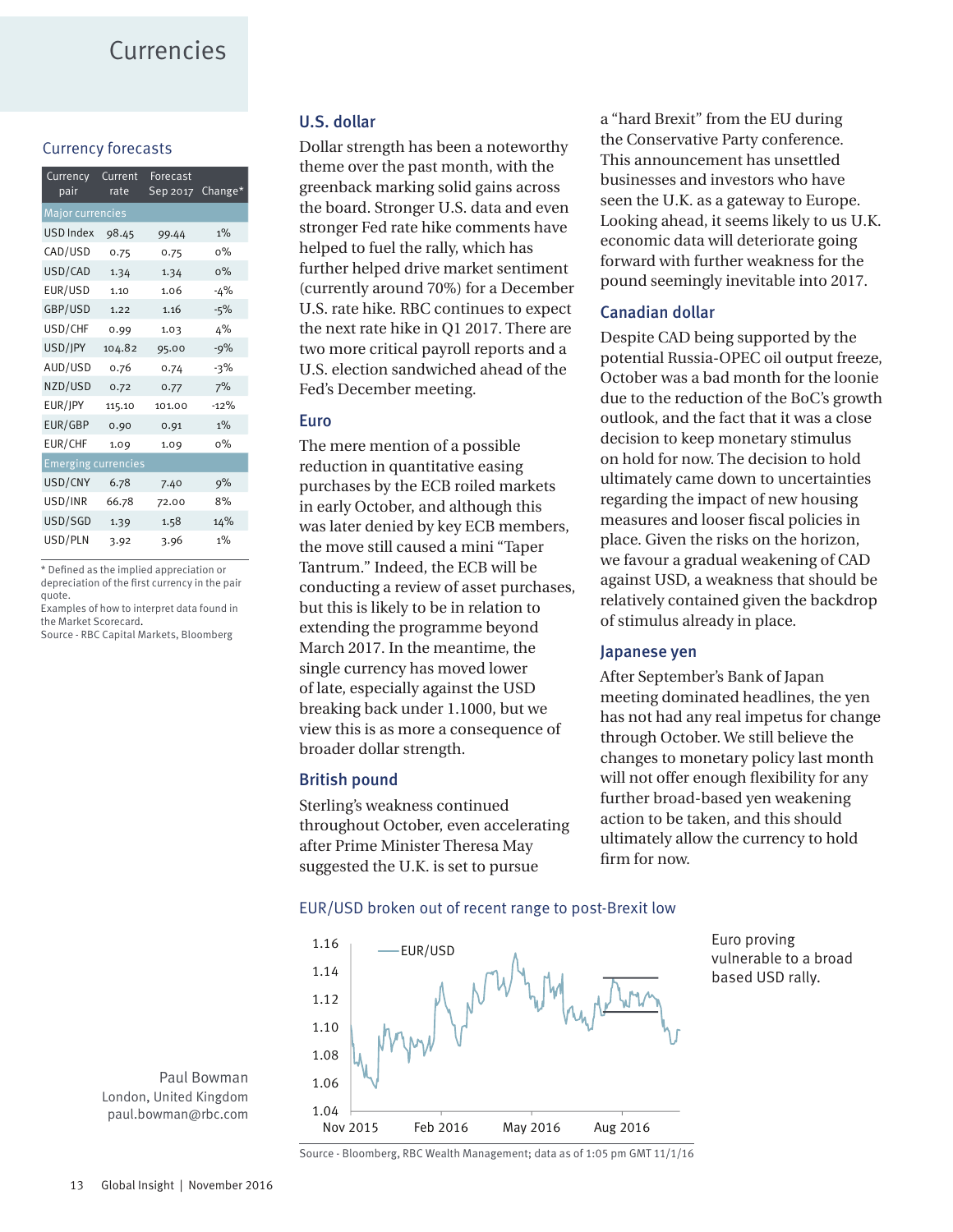#### <span id="page-13-0"></span>United States — sustained, slow growth

• Q3 GDP growth rebounded to 2.9% largely due to continued inventory liquidation. Mfg. PMI rose again in October, as did new orders. Consumer balance sheets, income growth, employment, confidence all strong. Real spending growth eased a bit to +2.1%, saving solid. Housing steady. Capex soft but showing signs of bottoming, exports strengthening. Leading indicators, confidence point to sustained, but slow, domestic growth.

#### Canada — in transition

• Q2 growth collapsed to -1.6%. Ex-Fort McMurray effect, data not bad. July/August data suggest rebound in Q3. House construction firm, PMI off its high, but still positive. Energy capex weak. Consumer attitude restrained by resource sector weakness/housing market uncertainty. Mfg. sales ex-petroleum products softer recently due in part to one-time issues. Tourism strong helped by weak loonie.

#### Eurozone — plateauing

• Q3 growth steady at 1.6% Y/Y. Germany and Spain leading the way. France picked up, Italy lagging. Bank loans to private sector up year over year. PMIs improving again. Refugee crisis, fractious politics, Brexit weighing on consumer and business sentiment. Tourism bookings down sharply. Italian banks keeping ECB ultra-loose, euro soft. Full-year GDP growth steady in 2016, slipping modestly in 2017.

#### United Kingdom — period of adjustment

• PMIs, new orders slumped in July following Brexit vote, rebounded in August, consolidated in Sept. as weak pound spurred exports, services. Construction weak as is business confidence. Unemployment steady at 4.9% following vote, real growth in household earnings eased slightly. Mild recession expected. Brexit drain more in evidence next year. Inflation surging with weak pound.

#### China — stabilizing

• Q3 growth steady at +6.7% y/y. Loans still growing faster than GDP. PMIs improved further in October, as did business confidence. Services sector PMI weakened fractionally. Employment, wages, retail sales, car registrations all growing. Exports, industrial production flattish in Sept. Fixed asset investment slowing. Currency weaker. House prices higher year over year in major centers.

#### Japan — conflicted, few catalysts

• GDP growth regained positive territory in Q1 and maintained it in Q2. Leading indicators and PMIs improving. Corporate earnings solid, but business confidence weak. Wage growth has faded, household spending weak but consumer confidence rising. Low oil prices, strong currency putting inflation targets in jeopardy. Planned sales tax increase has been put off until 2018.





#### 2.4%  $1.2\%$  1.2% 1.3% 1.5%  $1.8\%$   $2.3\%$ 2014 2015 2016E 2017E









Source - RBC Investment Strategy Committee, RBC Capital Markets, Global Portfolio Advisory Committee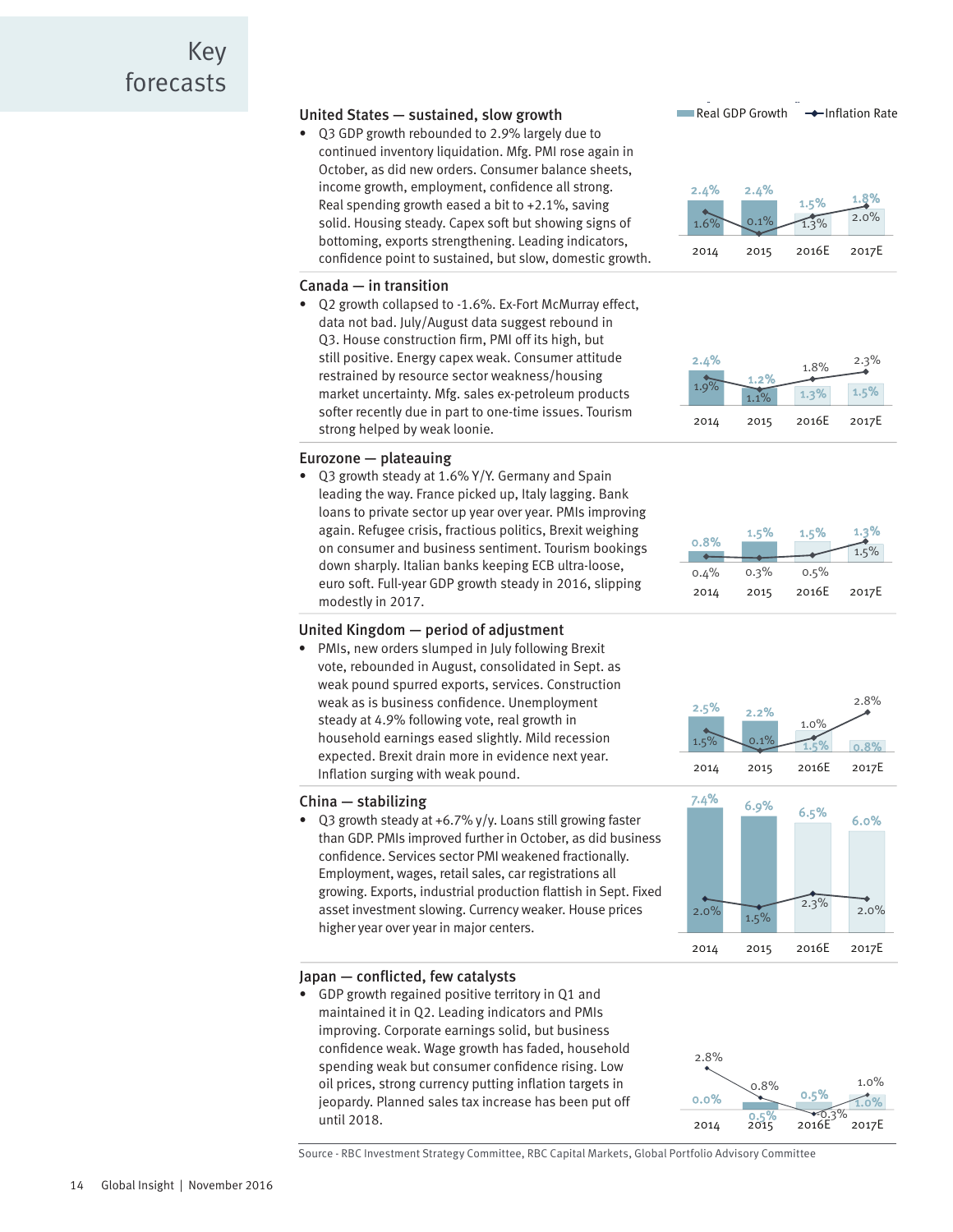### <span id="page-14-0"></span>Market scorecard

| Index (local currency)         | Level     | 1 Month   | <b>YTD</b> | 12 Month  |
|--------------------------------|-----------|-----------|------------|-----------|
| S&P 500                        | 2,126.15  | $-1.9%$   | 4.0%       | 2.3%      |
| Dow Industrials (DJIA)         | 18,142.42 | $-0.9%$   | 4.1%       | 2.7%      |
| NASDAQ                         | 5,189.14  | $-2.3%$   | 3.6%       | 2.7%      |
| Russell 2000                   | 1,191.39  | $-4.8%$   | 4.9%       | 2.5%      |
| S&P/TSX Comp                   | 14,787.27 | 0.4%      | 13.7%      | 9.3%      |
| <b>FTSE All-Share</b>          | 3,768.14  | 0.3%      | 9.4%       | 8.1%      |
| STOXX Europe 600               | 338.97    | $-1.2%$   | $-7.3%$    | $-9.7%$   |
| German DAX                     | 10,665.01 | 1.5%      | $-0.7%$    | $-1.7%$   |
| Hang Seng                      | 22,934.54 | $-1.6%$   | 4.7%       | 1.3%      |
| Shanghai Comp                  | 3,100.49  | 3.2%      | $-12.4%$   | $-8.3%$   |
| Nikkei 225                     | 17,425.02 | 5.9%      | $-8.5%$    | $-8.7%$   |
| India Sensex                   | 27,930.21 | 0.2%      | 6.9%       | 4.8%      |
| <b>Singapore Straits Times</b> | 2,813.87  | $-1.9%$   | $-2.4%$    | $-6.2%$   |
| Brazil Ibovespa                | 64,924.52 | 11.2%     | 49.8%      | 41.5%     |
| Mexican Bolsa IPC              | 48,009.28 | 1.6%      | 11.7%      | 7.8%      |
| <b>Bond yields</b>             | 10/31/16  | 9/30/16   | 10/30/15   | 12 mo chg |
| US 2-Yr Tsy                    | 0.841%    | 0.762%    | 0.724%     | 0.12%     |
| US 10-Yr Tsy                   | 1.826%    | 1.594%    | 2.142%     | $-0.32%$  |
| Canada 2-Yr                    | 0.547%    | 0.521%    | 0.576%     | $-0.03%$  |
| Canada 10-Yr                   | 1.196%    | 0.996%    | 1.542%     | $-0.35%$  |
| <b>UK 2-Yr</b>                 | 0.263%    | 0.102%    | 0.626%     | $-0.36%$  |
| <b>UK 10-Yr</b>                | 1.245%    | 0.746%    | 1.922%     | $-0.68%$  |
| Germany 2-Yr                   | $-0.618%$ | $-0.683%$ | -0.315%    | $-0.30%$  |
|                                |           |           |            |           |
| Germany 10-Yr                  | 0.163%    | $-0.119%$ | 0.517%     | $-0.35%$  |
| <b>Commodities (USD)</b>       | Price     | 1 Month   | <b>YTD</b> | 12 Month  |
| Gold (spot \$/oz)              | 1,277.30  | $-2.9%$   | 20.3%      | 11.8%     |
| Silver (spot \$/oz)            | 17.91     | $-6.6%$   | 29.2%      | 15.2%     |
| Copper (\$/metric ton)         | 4,841.00  | $-0.1%$   | 2.9%       | $-5.6%$   |
| Uranium (\$/lb)                | 20.00     | $-15.8%$  | $-41.9%$   | $-45.6%$  |
| Oil (WTI spot/bbl)             | 46.86     | $-2.9%$   | 26.5%      | 0.6%      |
| Oil (Brent spot/bbl)           | 48.30     | $-1.5%$   | 29.6%      | $-2.5%$   |
| Natural Gas (\$/mmBtu)         | 3.03      | 4.1%      | 29.5%      | 30.4%     |
| Agriculture Index              | 301.95    | 2.6%      | 6.5%       | 2.3%      |
| Currencies                     | Rate      | 1 Month   | <b>YTD</b> | 12 Month  |
| <b>US Dollar Index</b>         | 98.45     | 3.1%      | $-0.2%$    | 1.5%      |
| CAD/USD                        | 0.75      | $-2.1%$   | 3.2%       | $-2.5%$   |
| USD/CAD                        | 1.34      | 2.1%      | $-3.1%$    | 2.5%      |
| EUR/USD                        | 1.10      | $-2.3%$   | 1.1%       | $-0.2%$   |
| GBP/USD                        | 1.22      | $-5.6%$   | $-16.9%$   | $-20.7%$  |
| AUD/USD                        | 0.76      | $-0.7%$   | 4.4%       | 6.6%      |
| USD/CHF                        | 0.99      | 1.8%      | $-1.3%$    | 0.1%      |
| USD/JPY                        | 104.82    | 3.4%      | $-12.8%$   | $-13.1%$  |
| EUR/JPY                        | 115.10    | 1.0%      | $-11.9%$   | $-13.3%$  |
| EUR/GBP                        | 0.90      | 3.6%      | 21.7%      | 25.7%     |
| EUR/CHF                        | 1.09      | $-0.5%$   | $-0.2%$    | $-0.1%$   |
| USD/SGD                        | 1.39      | 2.1%      | $-1.9%$    | $-0.7%$   |
| USD/CNY                        | 6.78      | 1.6%      | 4.3%       | 7.3%      |

Select Asian markets outperformed as China's economy improved and the weak yen boosted Japanese stocks.

Government yields rose across regions, especially at the long end, as inflation drifted higher and the dollar rallied.

Oil pulled back despite reports OPEC could strike a production deal.

The dollar surged as Fed rate hike expectations increased and inflation ticked higher.

Equity returns do not include dividends, except for the German DAX. Equity performance and bond yields in local currencies. U.S. Dollar Index measures USD vs. six major currencies. Currency rates reflect market convention (CAD/USD is the exception). Currency returns quoted in terms of the first currency in each pairing. Examples of how to interpret currency data: CAD/ USD 0.75 means 1 Canadian dollar will buy 0.75 U.S. dollar. CAD/USD -2.5% return means the Canadian dollar has fallen 2.5% vs. the U.S. dollar during the past 12 months. USD/JPY 104.82 means 1 U.S. dollar will buy 104.82 yen. USD/JPY -13.1% return means the U.S. dollar has fallen 13.1% vs. the yen during the past 12 months.

Source - RBC Wealth Management, RBC Capital Markets, Bloomberg; data through 10/31/16.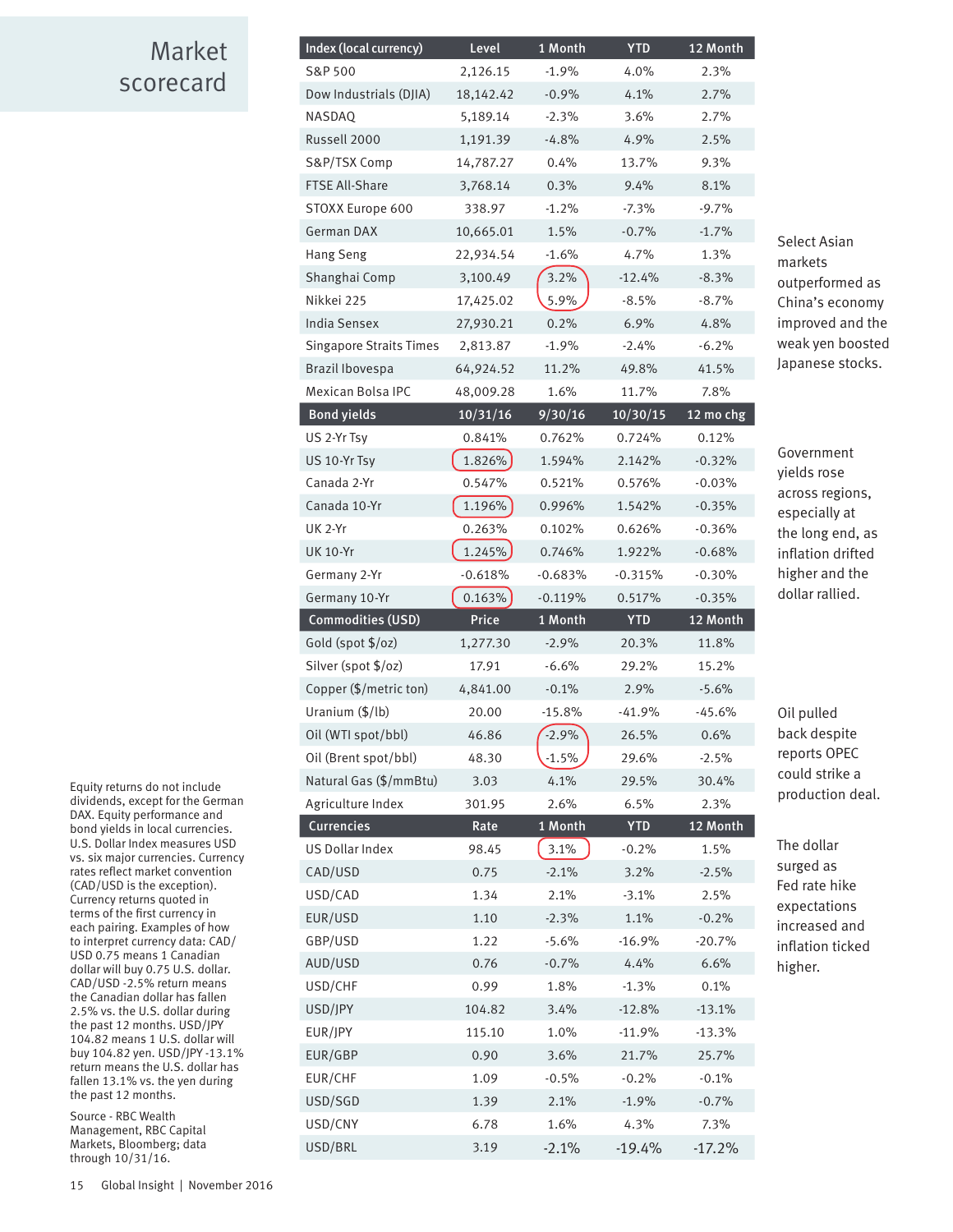# Research resources

This document is produced by the Global Portfolio Advisory Committee within RBC Wealth Management's Portfolio Advisory Group. The RBC Wealth Management Portfolio Advisory Group provides support related to asset allocation and portfolio construction for the firm's investment advisors / financial advisors who are engaged in assembling portfolios incorporating individual marketable securities. The Committee leverages the broad market outlook as developed by the RBC Investment Strategy Committee, providing additional tactical and thematic support utilizing research from the RBC Investment Strategy Committee, RBC Capital Markets, and third-party resources.

#### **Global Portfolio Advisory Committee members:**

Jim Allworth – Co-chair; Investment Strategist, RBC Dominion Securities Inc.

Rajan Bansi – Co-chair; Head of Fixed Income Strategies, RBC Wealth Management Portfolio Advisory Group, RBC Dominion Securities Inc.

Mark Allen – Portfolio Advisor, RBC Wealth Management Portfolio Advisory Group, RBC Dominion Securities Inc.

Craig Bishop – Lead Strategist, U.S. Fixed Income Strategies Group, RBC Wealth Management Portfolio Advisory Group, RBC Capital Markets, LLC

Mark Bayko – Head, Multi-Asset Portfolios & Practice Management, RBC Dominion Securities Inc.

Kelly Bogdanov – Portfolio Analyst, RBC Wealth Management Portfolio Advisory Group, RBC Capital Markets, LLC

Paul Bowman – Director, Head of Structured Solutions and FX Strategy, Royal Bank of Canada Investment Management (U.K.) Ltd.

Frédérique Carrier – Director, Head of Equities, Royal Bank of Canada Investment Management (U.K.) Ltd.

Jean-François Dion – Head, Equity Portfolio Management, RBC Dominion Securities Inc.

Janet Engels – Head of U.S. Equities, RBC Wealth Management Portfolio Advisory Group, RBC Capital Markets, LLC

Hakan Enoksson – Head of Fixed Income - British Isles, Royal Bank of Canada Investment Management (U.K.) Ltd.

Tom Garretson – Fixed Income Portfolio Advisor, RBC Capital Markets, LLC

Christopher Girdler – Fixed Income Portfolio Manager/Strategist, Royal Bank of Canada Investment Management (U.K.) Ltd.

Patrick McAllister – Canadian Equities Portfolio Advisor, RBC Dominion Securities Inc.

Jay Roberts – Head of Investment Solutions & Products, RBC Wealth Management Hong Kong, RBC Dominion Securities Inc.

The RBC Investment Strategy Committee (RISC) consists of senior investment professionals drawn from individual, client-focused business units within RBC, including the Portfolio Advisory Group. The RBC Investment Strategy Committee builds a broad global investment outlook and develops specific guidelines that can be used to manage portfolios. RISC is chaired by Daniel Chornous, CFA, Chief Investment Officer of RBC Global Asset Management Inc.

#### Additional *Global Insight* contributors

Eric Lascelles – Chief Economist, RBC Global Asset Management Inc.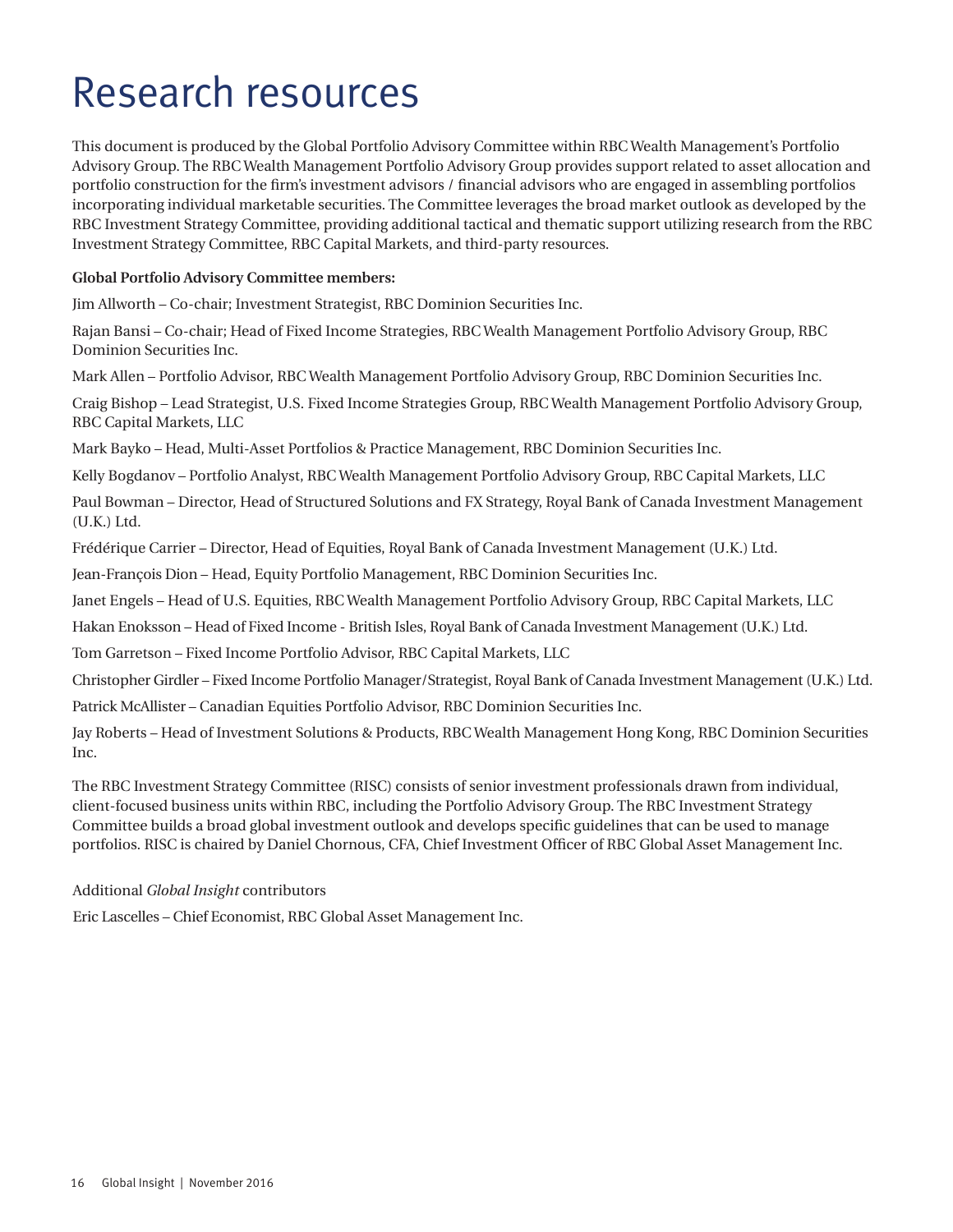# Required disclosures

#### **Analyst Certification**

All of the views expressed in this report accurately reflect the personal views of the responsible analyst(s) about any and all of the subject securities or issuers. No part of the compensation of the responsible analyst(s) named herein is, or will be, directly or indirectly, related to the specific recommendations or views expressed by the responsible analyst(s) in this report.

#### **Important Disclosures**

In the U.S., RBC Wealth Management operates as a division of RBC Capital Markets, LLC. In Canada, RBC Wealth Management includes, without limitation, RBC Dominion Securities Inc., which is a foreign affiliate of RBC Capital Markets, LLC. This report has been prepared by RBC Capital Markets, LLC which is an indirect wholly-owned subsidiary of the Royal Bank of Canada and, as such, is a related issuer of Royal Bank of Canada.

**Non-U.S. Analyst Disclosure:** Mark Allen, Jim Allworth, Rajan Bansi, Mark Bayko, Jean-François Dion, Patrick McAllister, and Jay Roberts, employees of RBC Wealth Management USA's foreign affiliate RBC Dominion Securities Inc.; and Frédérique Carrier, Hakan Enoksson, Christopher Girdler, and Paul Bowman, employees of RBC Wealth Management USA's foreign affiliate Royal Bank of Canada Investment Management (UK) Limited; and Eric Lascelles, an employee of RBC Wealth Management USA's foreign affiliate RBC Global Asset Management Inc.; contributed to the preparation of this publication. These individuals are not registered with or qualified as research analysts with the U.S. Financial Industry Regulatory Authority ("FINRA") and, since they are not associated persons of RBC Wealth Management, they may not be subject to FINRA Rule 2241 governing communications with subject companies, the making of public appearances, and the trading of securities in accounts held by research analysts.

In the event that this is a compendium report (covers six or more companies), RBC Wealth Management may choose to provide important disclosure information by reference. To access current disclosures, clients should refer to http://www.rbccm.com/GLDisclosure/PublicWeb/DisclosureLookup. aspx?EntityID=2 to view disclosures regarding RBC Wealth Management and its affiliated firms. Such information is also available upon request to RBC Wealth Management Publishing, 60 South Sixth St, Minneapolis, MN 55402.

References to a Recommended List in the recommendation history chart may include one or more recommended lists or model portfolios maintained by RBC Wealth Management or one of its affiliates. RBC Wealth Management recommended lists include the Guided Portfolio: Prime Income (RL 6), the Guided Portfolio: Dividend Growth (RL 8), and the Guided Portfolio: ADR (RL 10), and former lists called the Guided Portfolio: Large Cap (RL 7), the Guided Portfolio: Midcap 111 (RL 9), and the Guided Portfolio: Global Equity (U.S.) (RL 11). RBC Capital Markets recommended lists include the Strategy Focus List and the Fundamental Equity Weightings (FEW) portfolios. The abbreviation 'RL On' means the date a security was placed on a Recommended List. The abbreviation 'RL Off' means the date a security was removed from a Recommended List.

| Distribution of Ratings - RBC Capital Markets, LLC Equity Research<br>As of September 30, 2016 |                                |         |       |         |  |
|------------------------------------------------------------------------------------------------|--------------------------------|---------|-------|---------|--|
| Investment Banking Services                                                                    |                                |         |       |         |  |
|                                                                                                | Provided During Past 12 Months |         |       |         |  |
| Rating                                                                                         | Count                          | Percent | Count | Percent |  |
| Buy [Top Pick & Outperform]                                                                    | 848                            | 50.62   | 255   | 30.07   |  |
| Hold [Sector Perform]                                                                          | 719                            | 42.93   | 133   | 18.50   |  |
| Sell [Underperform]                                                                            | 108                            | 6.45    | 10    | 9.26    |  |

#### **Distribution of Ratings**

For the purpose of ratings distributions, regulatory rules require member firms to assign ratings to one of three rating categories - Buy, Hold/Neutral, or Sell - regardless of a firm's own rating categories. Although RBC Capital Markets, LLC ratings of Top Pick (TP)/Outperform (O), Sector Perform (SP)

and Underperform (U) most closely correspond to Buy, Hold/Neutral and Sell, respectively, the meanings are not the same because our ratings are determined on a relative basis (as described below).

#### **Explanation of RBC Capital Markets, LLC Equity Rating System**

An analyst's "sector" is the universe of companies for which the analyst provides research coverage. Accordingly, the rating assigned to a particular stock represents solely the analyst's view of how that stock will perform over the next 12 months relative to the analyst's sector average. Although RBC Capital Markets, LLC ratings of Top Pick (TP)/Outperform (O), Sector Perform (SP), and Underperform (U) most closely correspond to Buy, Hold/Neutral and Sell, respectively, the meanings are not the same because our ratings are determined on a relative basis (as described below).

**Ratings: Top Pick (TP):** Represents analyst's best idea in the sector; expected to provide significant absolute total return over 12 months with a favorable risk-reward ratio. **Outperform (O):** Expected to materially outperform sector average over 12 months. **Sector Perform (SP):** Returns expected to be in line with sector average over 12 months. **Underperform (U):** Returns expected to be materially below sector average over 12 months.

**Risk Rating:** As of March 31, 2013, RBC Capital Markets, LLC suspends its Average and Above Average risk ratings. The **Speculative** risk rating reflects a security's lower level of financial or operating predictability, illiquid share trading volumes, high balance sheet leverage, or limited operating history that result in a higher expectation of financial and/or stock price volatility.

#### **Valuation and Risks to Rating and Price Target**

When RBC Wealth Management assigns a value to a company in a research report, FINRA Rules and NYSE Rules (as incorporated into the FINRA Rulebook) require that the basis for the valuation and the impediments to obtaining that valuation be described. Where applicable, this information is included in the text of our research in the sections entitled "Valuation" and "Risks to Rating and Price Target", respectively.

The analyst(s) responsible for preparing this research report received compensation that is based upon various factors, including total revenues of RBC Capital Markets, LLC, and its affiliates, a portion of which are or have been generated by investment banking activities of the member companies of RBC Capital Markets, LLC and its affiliates.

#### **Other Disclosures**

Prepared with the assistance of our national research sources. RBC Wealth Management prepared this report and takes sole responsibility for its content and distribution. The content may have been based, at least in part, on material provided by our third-party correspondent research services. Our third-party correspondent has given RBC Wealth Management general permission to use its research reports as source materials, but has not reviewed or approved this report, nor has it been informed of its publication. Our thirdparty correspondent may from time to time have long or short positions in, effect transactions in, and make markets in securities referred to herein. Our third-party correspondent may from time to time perform investment banking or other services for, or solicit investment banking or other business from, any company mentioned in this report.

RBC Wealth Management endeavors to make all reasonable efforts to provide research simultaneously to all eligible clients, having regard to local time zones in overseas jurisdictions. In certain investment advisory accounts, RBC Wealth Management will act as overlay manager for our clients and will initiate transactions in the securities referenced herein for those accounts upon receipt of this report. These transactions may occur before or after your receipt of this report and may have a short-term impact on the market price of the securities in which transactions occur. RBC Wealth Management research is posted to our proprietary Web sites to ensure eligible clients receive coverage initiations and changes in rating, targets, and opinions in a timely manner. Additional distribution may be done by sales personnel via e-mail,